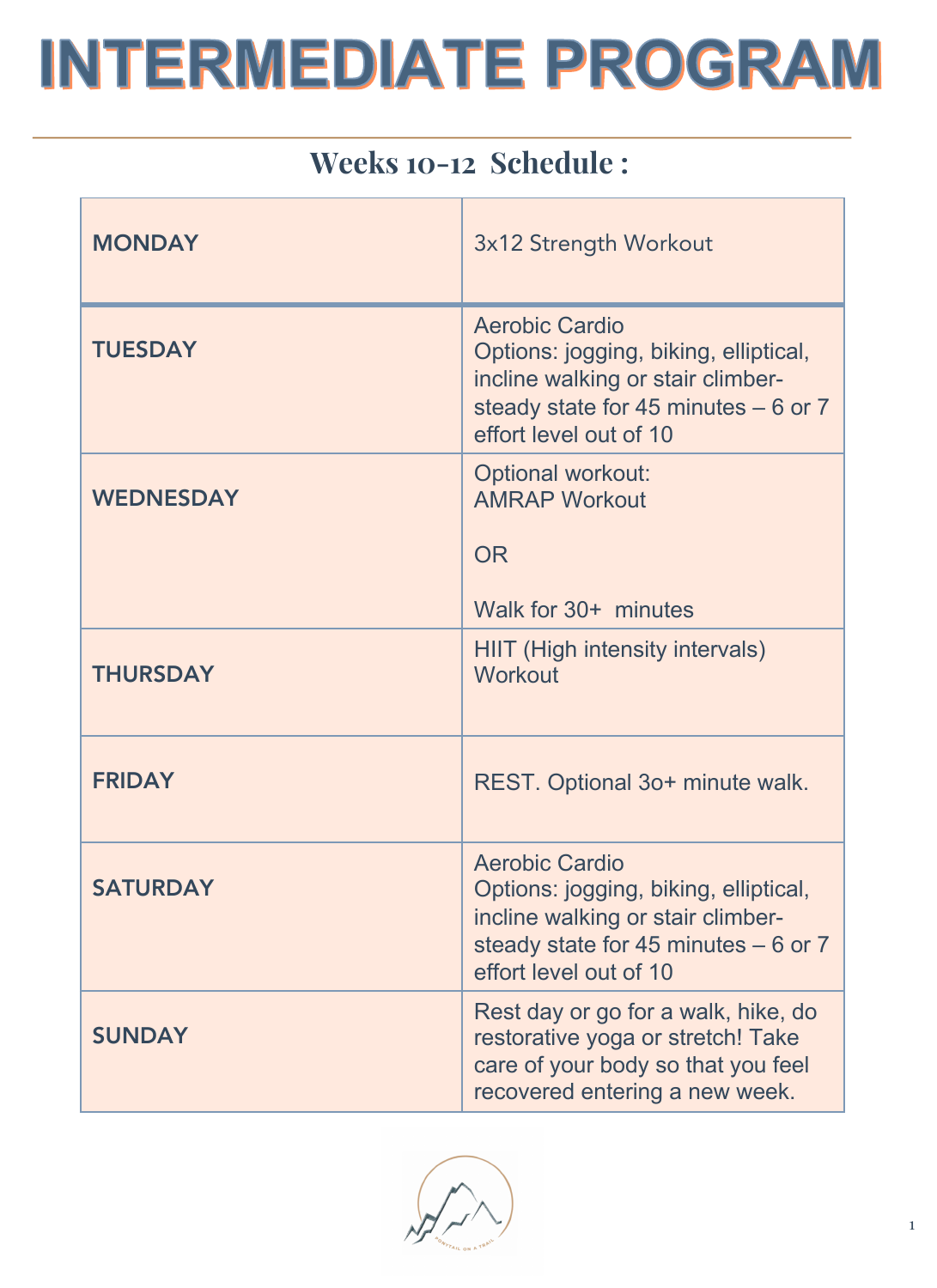## Weeks 10-12 : Monday Equipment needed: Medium Dumbbells

| <b>EXERCISE</b>                                                                                                                                                             | <b>TIME/REPS/INTENSITY NOTES</b>                                                       |
|-----------------------------------------------------------------------------------------------------------------------------------------------------------------------------|----------------------------------------------------------------------------------------|
| <b>Squat to reverse twisting press</b><br>PU position rows (20 total- go<br>slow)<br>Reverse crunches (slow lower)                                                          | 3 sets of 12 reps<br>Rest 2-3 minutes between sets.<br>Minimal rest between exercises. |
| DB back elevated glute thrust<br>(squeeze at the top for 5 seconds<br>each)<br>Alternating wide hammer curls (12<br>per side)<br>PU position swinging taps (12 per<br>side) |                                                                                        |
| Pendulum lunge (6 per side)<br><b>Lying Tri ext</b><br>Ab circles                                                                                                           |                                                                                        |

#### REPEAT EACH SET 3X THROUGH BEFORE MOVING ON-REST 2-3 MINUTES BETWEEN SETS

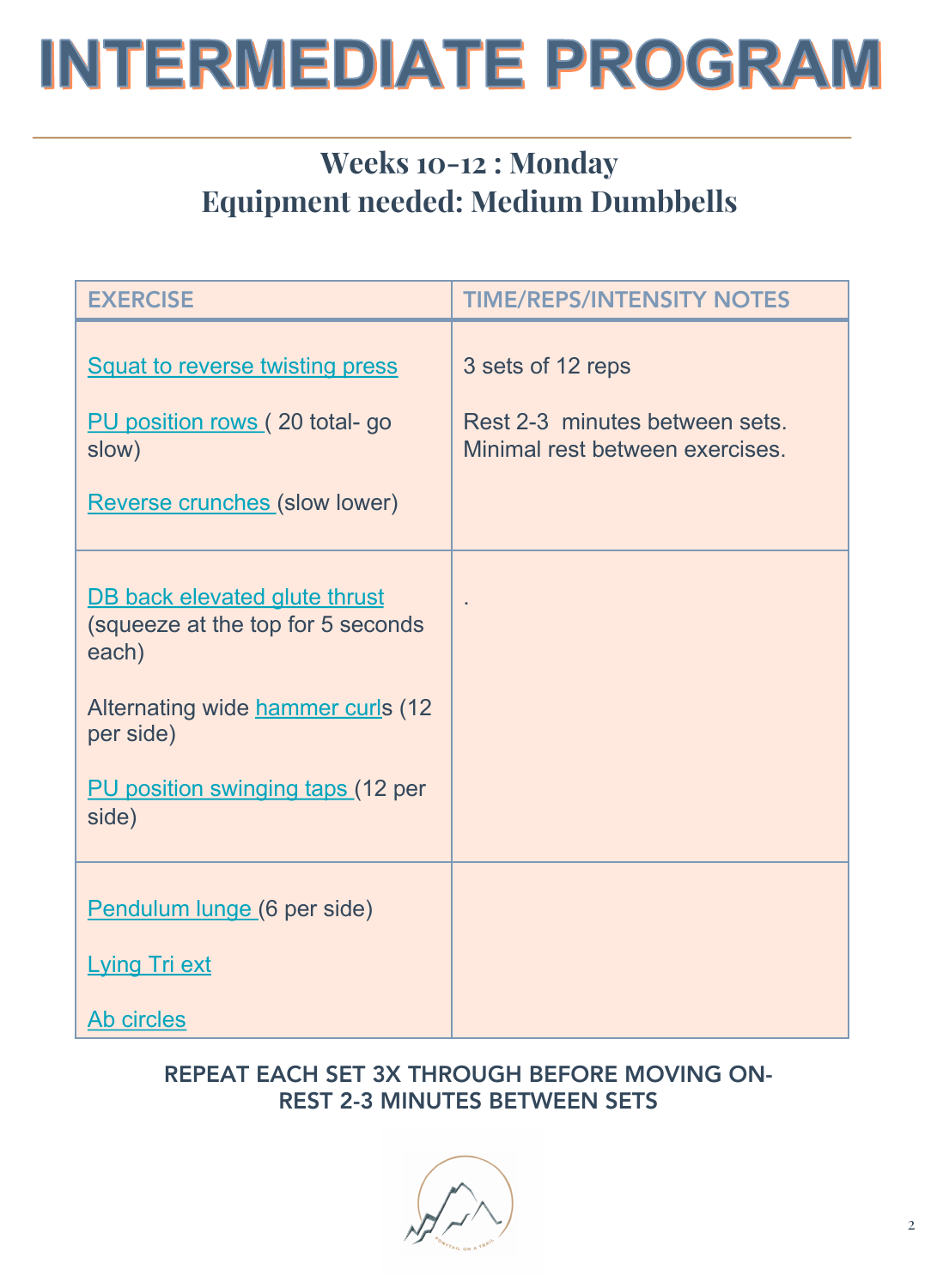## Weeks 10-12 : Wednesday Equipment needed: Light Dumbbells + timer

| <b>EXERCISE</b>                                                                                                         | <b>TIME/REPS/INTENSITY NOTES</b>                                                                                                                                             |
|-------------------------------------------------------------------------------------------------------------------------|------------------------------------------------------------------------------------------------------------------------------------------------------------------------------|
| 5 minutes:<br>12 Squat jack to press, 12 (6 of<br>each) Wide to narrow pushups,<br>split stance deadlifts (12 per side) | Optional workout OR go for 30+<br>minute walk<br>AMRAP: rest 1-2 minutes between<br>rounds<br>For a challenge, repeat through<br>some blocks or all blocks a second<br>time! |
| 5 minutes:<br>Situp to v-up (12 of each), Jumping<br>lunges (12 of each), Lateral lunge<br>with knee drive (12 each)    |                                                                                                                                                                              |
| 5 minutes:<br>12 dips, 12 reverse lunge with front<br>raise (12 of each), 12 high rows                                  |                                                                                                                                                                              |
| 5 minutes:<br>12 squat to side leg raise (each<br>side), 12 squat to curl, crab glute<br>thrusts SINGLE leg (each side) |                                                                                                                                                                              |